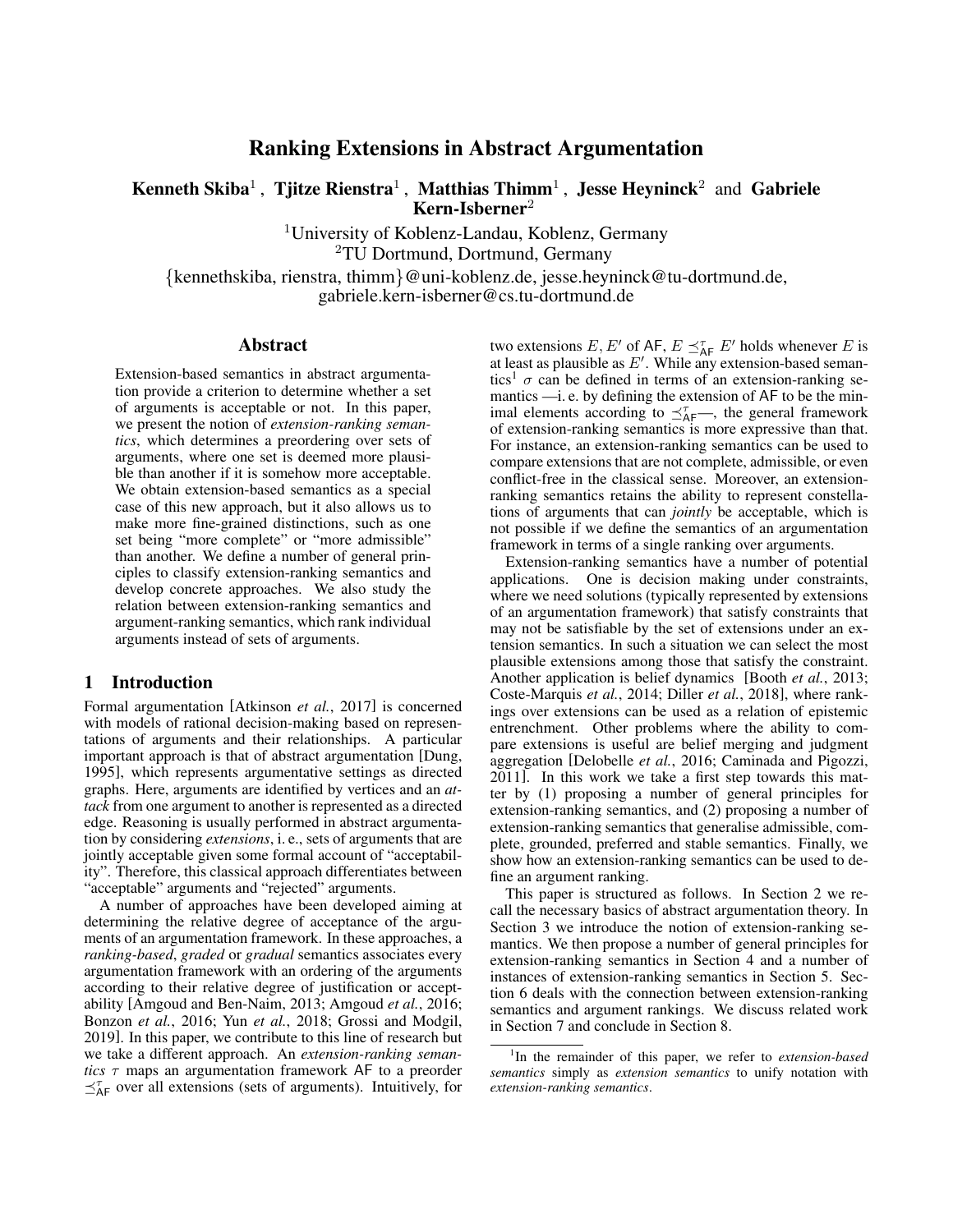<span id="page-1-5"></span>

Figure 1: Abstract argumentation framework  $AF_1$  from Example [1.](#page-1-3)

# <span id="page-1-0"></span>2 Preliminaries

An *argumentation framework* AF is a pair  $AF = (Arg, R)$ where Arg is a set of arguments and R is a relation  $R \subseteq$ Arg  $\times$  Arg [\[Dung, 1995\]](#page-6-1). We assume that Arg is finite. An argument A is said to *attack* an argument B if  $(A, B) \in R$ . We say that an argument A is *defended by a set*  $E \subseteq$  Arg if every argument  $\mathcal{B} \in \mathsf{Arg}$  that attacks A is attacked by some  $C \in E$ . For  $A \in \text{Arg}$  define  $A^- = \{ \mathcal{B} \mid (\mathcal{B}, \mathcal{A}) \in R \}$  and  $A^+=\{\mathcal{B} \mid (\mathcal{A},\mathcal{B})\in R\}$ , so the sets of attackers of A and the set of arguments attacked by  $A$ . For a set of arguments  $E \subseteq$  Arg we extend these sets by defining  $E^+$  and  $E^-$  via  $E^+ = \overline{\bigcup_{\mathcal{A}\in E} \mathcal{A}}^+$  and  $E^- = \bigcup_{\mathcal{A}\in E} \mathcal{A}^-$ , respectively.

An *extension semantics* determines a set of *extensions* (i. e., jointly acceptable sets of arguments) of an argumentation framework. Given an argumentation framework  $AF =$  $(Arg, R)$ , an extension  $E \subseteq Arg$  is called *admissible* (ad) if and only if E is *conflict-free* (cf), i. e., there are no arguments  $A, B \in E$  with  $(A, B) \in R$ , and E *defends* every  $A \in E$ , and is called *complete* (co) if, additionally, it satisfies if E defends A then  $A \in E$ . A complete extension E is *grounded* (gr) if and only if E is  $\subseteq$ -minimal; is *preferred* (pr) if and only if E is  $\subseteq$ -maximal; is *stable* (st) if and only if  $Arg = E \cup E^+$ . Note that the grounded extension is uniquely determined and that stable extensions may not exist [\[Dung, 1995\]](#page-6-1). The grounded extension can also be defined as the least fixed point of the *characteristic function*. Given an argumentation framework  $AF = (Arg, R)$ , the characteristic function  $F_{AF}$ :  $2^{Arg} \rightarrow 2^{Arg}$  is defined via

$$
F_{\mathsf{AF}}(E) = \{ \mathcal{A} \in \mathsf{Arg} \mid E \text{ depends } \mathcal{A} \}
$$

Given  $\sigma \in \{\text{cf}, \text{ad}, \text{co}, \text{gr}, \text{pr}, \text{st}\}\$ and argumentation framework AF we denote the set of all  $\sigma$ -extensions by  $\sigma(AF)$ . <sup>[2](#page-1-4)</sup>

<span id="page-1-3"></span>Example 1. Consider the abstract argumentation framework  $AF_1$  depicted as a directed graph in Figure [1.](#page-1-5)  $AF_1$  has four complete extensions  $E_1 = \{A_1\}, E_2 = \{A_1, A_7\}, E_3 =$  $\{\mathcal{A}_1, \mathcal{A}_3, \mathcal{A}_7\}$ , and  $E_4 = \{\mathcal{A}_1, \mathcal{A}_4, \mathcal{A}_7\}$ .  $E_1$  is the grounded extension, while  $E_3$  and  $E_4$  are both preferred, but only  $E_3$  is stable.

### <span id="page-1-1"></span>3 Extension-Ranking Semantics

An extension semantics  $\sigma$  provides a simple way to assess whether a given set of arguments is acceptable: either an extension  $E$  is a  $\sigma$ -extension or not. In this section, we take a more general perspective on this issue by considering preorders over extensions.

**Definition 1.** An *extension ranking* on AF is a preorder<sup>[3](#page-1-6)</sup>  $\preceq$ over the powerset of arguments 2 Arg. An *extension-ranking* *semantics*  $\tau$  is a function that maps each AF to an extension ranking  $\preceq^{\tau}_{\mathsf{AF}}$  on AF.<sup>[4](#page-1-7)</sup>

Note that extension rankings are not necessarily total. For an extension-ranking semantics  $\tau$ , an extension ranking  $\preceq^{\tau}_{AF}$ ,  $E, E' \subseteq \text{Arg}$ , and for  $E \preceq_{\text{AE}}^{\tau} E'$  we say that E is *at least as plausible as* E' by  $\tau$  in AF. We introduce the usual abbreviations:  $E$  is *strictly more plausible than*  $E'$ , denoted  $E \prec_{\mathsf{AF}}^{\tau} E'$ , if  $E \preceq_{\mathsf{AF}}^{\tau} E'$  but not  $E' \preceq_{\mathsf{AF}}^{\tau} E$ ;  $E$  and  $E'$ are *incomparable*, denoted  $E \asymp_{AF}^{\tau} E'$ , if neither  $E \preceq_{AF}^{\tau} E'$ nor  $E' \preceq_{\mathsf{AF}}^{\hat{\tau}} E$ ; and E and E' are *equally plausible*, denoted  $E \equiv_{\mathsf{AF}}^{\tau} \overline{E'}$ , if  $E \preceq_{\mathsf{AF}}^{\tau} E'$  and  $E' \preceq_{\mathsf{AF}}^{\tau} E$ .

**Definition 2.** We denote by  $min_{\tau}(AF)$  the minimal (or *most plausible*) elements of  $\preceq^{\tau}_{AF}$ , i.e.,  $min_{\tau}(AF) = \{E \subseteq$ Arg $|\nexists E' \subseteq \text{Arg with } E' \prec_{\text{AF}}^{\tau} E$ .

Extension-ranking semantics provide an expressive semantical framework that generalises extension semantics. In fact, extension semantics can directly be used to define very naive instances of extension-ranking semantics as follows.

**Definition 3.** Given an extension semantics  $\sigma$ , we define the *least-discriminating extension-ranking semantics* wrt. σ, denoted  $LD^{\sigma}$  by:  $E \prec_{AF}^{LD^{\sigma}} E'$  if  $E \in \sigma(AF)$  and  $E' \notin \sigma(AF)$ ; and  $E \equiv_{AF}^{LD^{\sigma}} E'$ , if  $E, E' \in \sigma(AF)$  or  $E, E' \notin \sigma(AF)$ .

Our aim with extension-ranking semantics is to provide a finer distinction between extensions than extension semantics. In this paper, we focus on extension-ranking semantics that refine least-discriminating extension-ranking semantics wrt.  $\sigma$  by providing a more fine-grained differentiation of those extensions that are *not*  $\sigma$ -extensions. In other words, for any two extensions that are no  $\sigma$ -extensions, we want to be able to say that one of them may be "closer" to being a  $\sigma$ extension than the other. A complementary approach, which we deal with in future work, is to provide a more fine-grained differentiation of  $\sigma$ -extensions instead.

# <span id="page-1-2"></span>4 Principles for Extension-Ranking Semantics

In this section, we define a number of general principles to describe various aspects of an intuitively well-behaved extension-ranking semantics. The first set of principles aims at relating extension-ranking semantics with extension semantics. The  $\sigma$ -generalisation principle states that the most plausible extensions of an argumentation framework are exactly the  $\sigma$ -extensions of the argumentation framework. We also distinguish  $\sigma$ -soundness (i.e., the most plausible extensions are σ-extensions) and σ*-completeness* (i. e., every σextension is a most plausible extension).

**Definition 4.** Let  $\sigma$  be an extension semantics and  $\tau$  an extension-ranking semantics.  $\tau$  satisfies

- $\sigma$ -soundness iff for all AF:  $min_{\tau}$  (AF)  $\subset \sigma$  (AF).
- $\sigma$ -completeness iff for all AF:  $min_{\tau}$ (AF)  $\supseteq \sigma$ (AF).
- $\sigma$ -generalisation iff  $\tau$  satisfies both  $\sigma$ -soundness and  $\sigma$ completeness.

The least-discriminating extension-ranking semantics satisfy their corresponding generalisation principles:

<span id="page-1-4"></span><sup>&</sup>lt;sup>2</sup>Although typically not considered a semantics, we treat cf and ad as such, to simplify presentation.

<span id="page-1-6"></span><sup>&</sup>lt;sup>3</sup>A preorder is a (binary) relation that is *reflexive* ( $E \prec E$  for all E) and *transitive* ( $E_1 \preceq E_2$  and  $E_2 \preceq E_3$  implies  $E_1 \preceq E_3$ ).

<span id="page-1-7"></span><sup>4</sup>Our use of the term *ranking* does not imply that we work with total orders. This is consistent with terminology used in the literature on argument-ranking semantics (see, e.g., [\[Bonzon](#page-6-4) *et al.*, 2016]).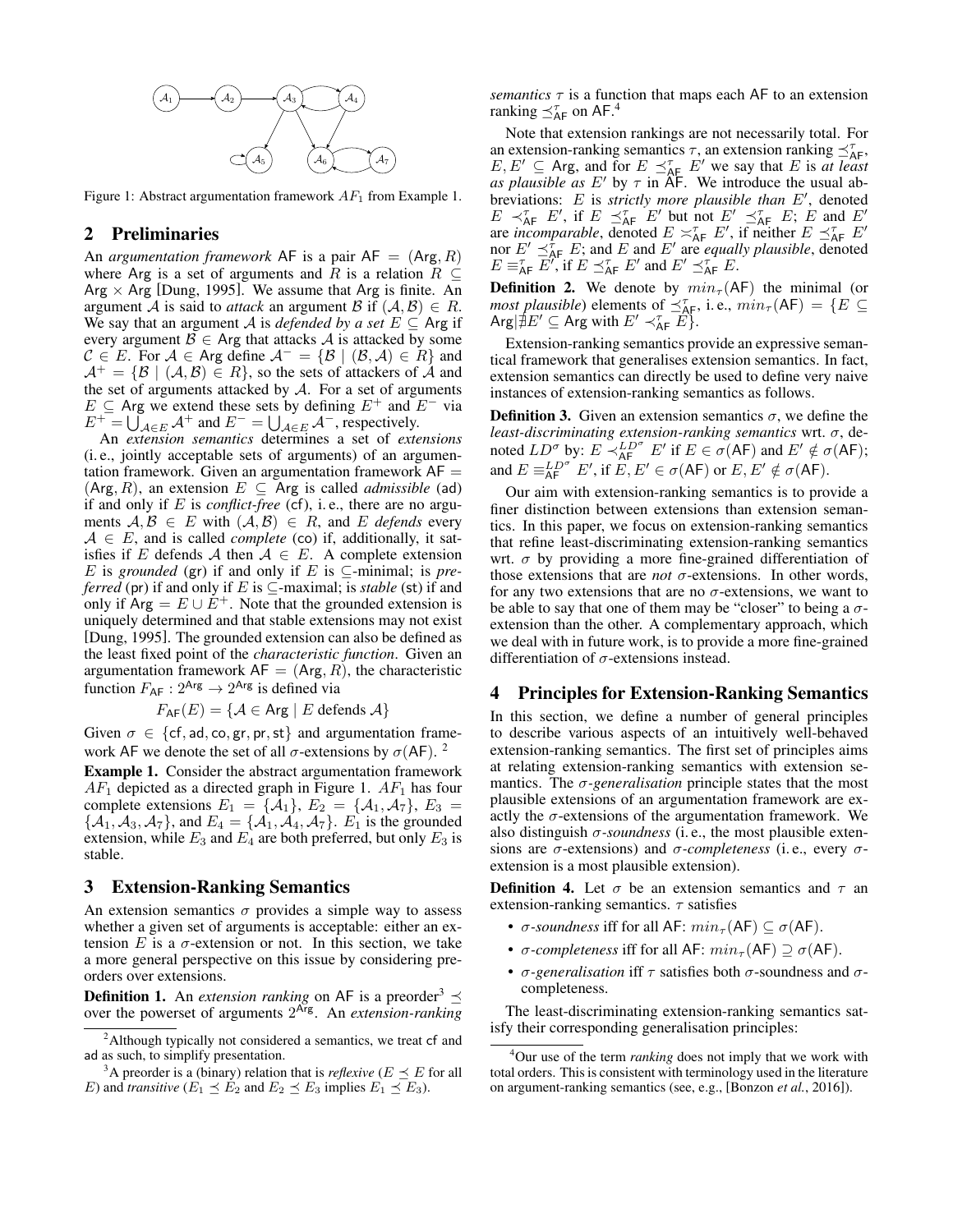**Proposition 1.**  $\preceq_{\mathsf{AF}}^{LD^{\sigma}}$  satisfies  $\sigma$ -generalisation.

We now consider additional principles pertaining to *independence* of different parts of an argumentation framework. *Composition* states that after combining two disjoint argumentation frameworks into one, the extension ranking follows the rankings on the restricted AFs. The other way round, *decomposition* postulates that after splitting an argumentation framework into two disjoint argumentation frameworks, the rankings on the restricted sub-AFs obey the ranking on the total AF.

**Definition [5](#page-2-1).** Let  $\tau$  be an extension-ranking semantics.<sup>5</sup>

•  $\tau$  satisfies *composition* if for every AF such that AF =  $(\mathsf{Arg}_1, R_1) \cup (\mathsf{Arg}_2, R_2)$  and  $E, \check{E'} \subseteq \mathsf{Arg}_1 \cup \mathsf{Arg}_2$ :

$$
\text{if } \left\{ \begin{array}{l} E \cap \text{Arg}_1 \preceq^{\tau}_{\text{AF}_1} E' \cap \text{Arg}_1 \\ E \cap \text{Arg}_2 \preceq^{\tau}_{\text{AF}_2} E' \cap \text{Arg}_2 \end{array} \right\} \text{ then } E \preceq^{\tau}_{\text{AF}} E'.
$$

•  $\tau$  satisfies *decomposition* if for every AF such that AF =  $(\text{Arg}_1, R_1) \cup (\text{Arg}_2, R_2)$  and  $E, E' \subseteq \text{Arg}_1 \cup \text{Arg}_2$ :

$$
\text{if } E \preceq^{\tau}_{\mathsf{AF}} E' \text{ then } \left\{ \begin{array}{l} E \cap \mathsf{Arg}_1 \preceq^{\tau}_{\mathsf{AF}_1} E' \cap \mathsf{Arg}_1 \\ E \cap \mathsf{Arg}_2 \preceq^{\tau}_{\mathsf{AF}_2} E' \cap \mathsf{Arg}_2 \end{array} \right\}.
$$

An important property of rational accounts of argumentation is *reinstatement*, i. e., the ability to make an attacked argument acceptable by attacking its attackers. Complete semantics implements this property in a strict fashion: if an argument can be reinstated by an extension, it must be included in that extension. Therefore, an extension containing an argument it defends is more plausible than an extension without that argument. We define two different versions of this principle, a *weak* and a *strong* version. The weak version states that by adding a defended argument (that also introduces no further conflicts) we will not lower the plausibility of any extension. The strong version ensures, that by adding a reasonable argument to a set, the plausibility of that set will be strictly higher than before.

**Definition 6.** Let  $\tau$  be an extension-ranking semantics.

- $\tau$  satisfies *weak reinstatement* iff  $\mathcal{A} \in F_{\mathsf{AF}}(E)$ ,  $\mathcal{A} \notin E$ and  $\mathcal{A} \notin (E^- \cup E^+)$  implies  $E \cup {\mathcal{A}} \preceq_{\mathsf{AF}}^{\tau} E$ .
- $\tau$  satisfies *strong reinstatement* iff  $\mathcal{A} \in F_{\mathsf{AF}}(E)$ ,  $\mathcal{A} \notin E$ and  $\mathcal{A} \notin (E^- \cup E^+)$  implies  $E \cup {\mathcal{A}} \prec_{\mathsf{AF}}^{\tau} E$ .

Note that the condition  $A \notin (E^- \cup E^+)$  above is needed in order to not add additional conflicts to the extension (which may again lower the plausibility of the extension).

Finally, we define a principle similar in spirit to the *Abstraction* postulate from ranking-based semantics [\[Bonzon](#page-6-4) *et al.*[, 2016\]](#page-6-4). For that, an *isomorphism*  $\gamma$  between two argumentation frameworks  $AF = (Arg, R)$  and  $AF' = (Arg', R')$  is a bijective function  $\gamma : AF \rightarrow AF'$  such that  $(A_1, A_2) \in R$  iff  $(\gamma(\mathcal{A}_1), \gamma(\mathcal{A}_2)) \in R'$  for all  $\mathcal{A}_1, \mathcal{A}_2 \in \mathsf{Arg}$ . Our principle of *syntax independence* states that the names of each argument is not important for the resulting extension ranking.

**Definition 7.** An extension-ranking *τ* satisfies *syntax independence* if for every pair of AFs  $AF = (Arg, R)$ ,  $AF' =$  $(Arg', R')$  and for every isomorphism  $\gamma : AF \rightarrow AF'$ , for all  $E, \overline{E}' \subseteq \text{Arg}$ , we have  $E \preceq_{\text{AF}}^{\tau} \overline{E}'$  iff  $\gamma(E) \preceq_{\text{AF}'}^{\tau} \gamma(E')$ .

<span id="page-2-1"></span><sup>5</sup>For  $AF_1 = (Arg_1, R_1)$  and  $AF_2 = (Arg_2, R_2)$  with  $Arg_1 \cap$  $Arg_2 = \emptyset$ . We define the *disjoint union*  $\cup$  as:  $AF_1 \cup AF_2 = (Arg_1 \cup$  $\mathsf{Arg}_2, R_1 \cup R_2)$ 

# <span id="page-2-0"></span>5 Instances of Extension-Ranking Semantics

In this section we propose a number of instances of extensionranking semantics. Each extension-ranking semantics generalises one of the main extension semantics, namely the admissible, complete, preferred, grounded, and (semi-)stable semantics.

#### 5.1 Base Functions

To define the extension-ranking semantics, we first define four *base functions* that each focuses on modelling a single aspect of argumentative evaluation. These base functions and their corresponding *base extension rankings* will be combined later (in Sections [5.2–](#page-3-0)[5.6\)](#page-4-1) to obtain the desired generalisations. In Section [5.7](#page-4-2) we evaluate these functions wrt. the principles discussed in the previous section.

The first aspect we consider is *conflict-freeness*, which is usually an undisputed and desirable property of every extension semantics. More concretely, a conflict-free extension is regarded as more plausible than a non-conflict-free extension. Generalising this idea, we deem an extension  $E$  as more plausible than another extension  $E'$  if  $E$  has strictly less conflicts than  $E'$  (wrt. set inclusion). We model this aspect with the following CF *base function* and CF *base extension ranking* (where CF stands for "conflicts").

**Definition 8.** Let  $AF = (Arg, R)$  and  $E \subseteq Arg$ . Define the CF *base function* CF via

$$
CF(E, AF) = \{ (\mathcal{A}, \mathcal{B}) \in R | \mathcal{A}, \mathcal{B} \in E \}
$$

and the corresponding *CF base extension ranking*  $\preceq^{\text{CF}}_{\text{AF}}$  via

$$
E \preceq_{\sf AF}^{CF} E' \text{ iff } CF(E, \sf AF) \subseteq CF(E', \sf AF)
$$

**Example 2.** Consider again  $AF_1$  from Example [1.](#page-1-3) Let  $E_5 = \{A_2, A_3\}$  and  $E_6 = \{A_2, A_3, A_4\}.$  We have  $CF(E_5, AF_1) = \{(\mathcal{A}_2, \mathcal{A}_3)\}\$  and  $CF(E_6, AF_1) =$  $\{(\mathcal{A}_2, \mathcal{A}_3),(\mathcal{A}_3, \mathcal{A}_4),(\mathcal{A}_4, \mathcal{A}_3)\}\$ . Hence  $E_5$  is more plausible than  $E_6$  with respect to their conflicts,  $E_5 \prec_{\mathsf{AF}_1}^{CF} E_6$ .

Another generally desirable property is *admissibility*. More precisely, we consider an extension defending all its elements as more plausible than an extension containing at least one undefended argument. Hence, an extension  $E$  is more plausible than another extension  $E'$  if  $E$  has strictly less undefended arguments than  $E'$  (wrt. set inclusions). The following UD *base function* and UD *base extension ranking* (UD stands for "undefended") capture this idea.

**Definition 9.** Let  $AF = (Arg, R)$  and  $E \subseteq Arg$ . Define the UD *base function* UD via

$$
UD(E, \mathsf{AF}) = E \setminus F_{\mathsf{AF}}(E)
$$

and the corresponding *UD base extension ranking*  $\preceq_{\mathsf{AF}}^{UD}$  via

$$
E \preceq_{\sf AF}^{\sf UD} E' \text{ iff } \sf{UD}(E, \sf{AF}) \subseteq \sf{UD}(E', \sf{AF})
$$

A complete extension contains every argument it defends. Hence, an extension containing all its defended arguments (without adding conflicts) is more plausible, than an extension not containing an argument that is actually defended. More generally speaking, an extension  $E$  is more plausible than another extension  $E'$  if there are less arguments *consistently defended* by E and not contained in E than there are for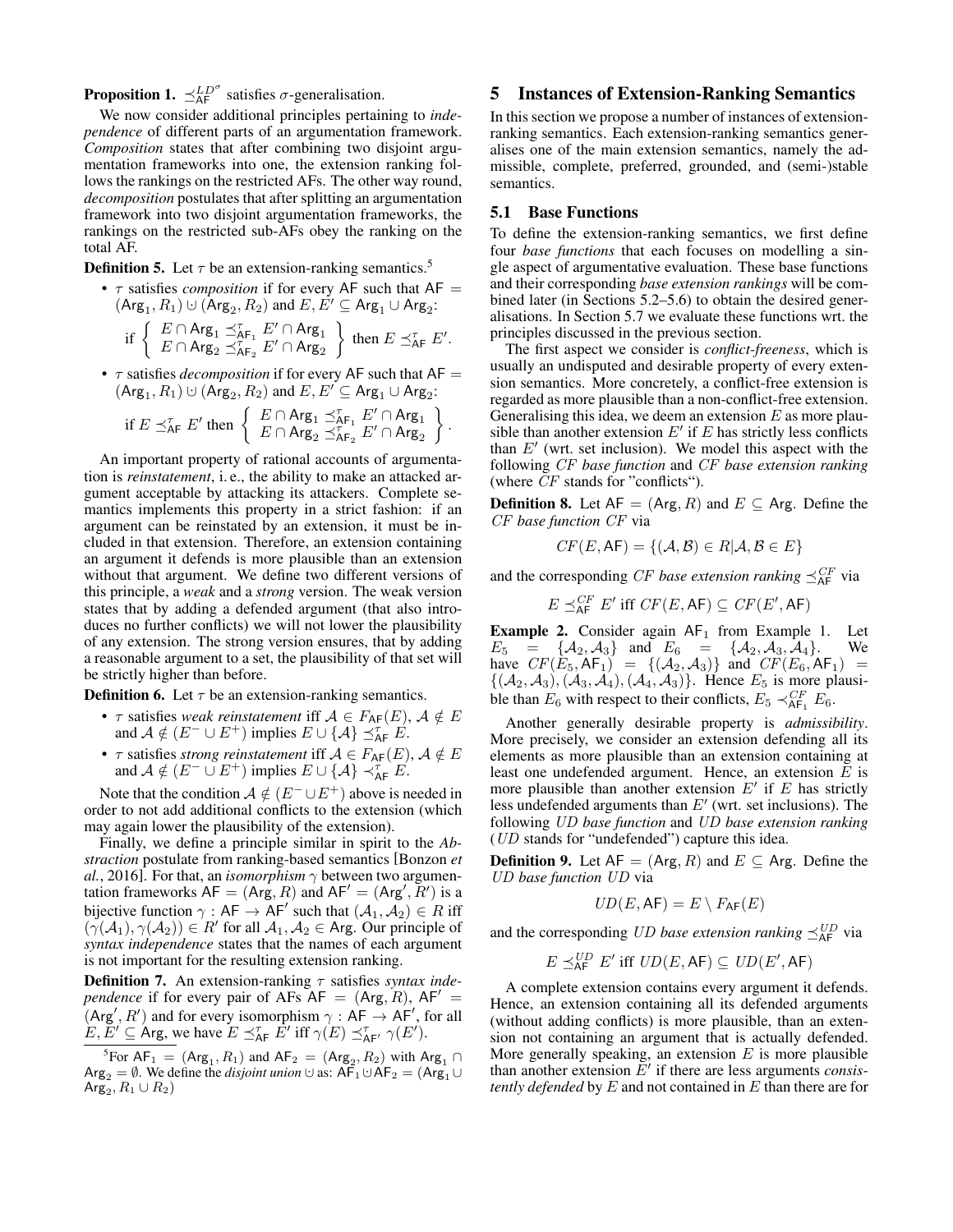<span id="page-3-2"></span>

Figure 2: Abstract argumentation framework  $AF<sub>2</sub>$  from Example [3.](#page-3-1)

E' (wrt. set inclusion). By *consistent defense* we mean arguments that are defended by  $E$  and do not attack  $E$ . In order to model this notion of *consistent defense* adequately, we need a more general notion of defense than what it is provided by the characteristic function  $F_{AF}$ .

<span id="page-3-1"></span>**Example 3.** Consider the argumentation framework  $AF_2$  de-picted in Figure [2](#page-3-2) and the extension  $E_1 = \{A_2\}$ . Observe that  $F_{\mathsf{AF}_2}(E_1) = \{A_1, A_4\}$ . However, given that we wish to determine the set of arguments that are consistently defended by  $E_1$  we expect as outcome the set  $\{A_2, A_4\}$  since  $A_1$  attacks a member of our initial set and should be ignored, therefore also leaving  $A_2$  within the outcome. Iterating the notion of consistent defense we end up with the set  $\{A_2, A_4, A_6\}$ modelling the intuition that  $A_4$  and  $A_6$  are consistently defended when we assume that  $A_2$  is accepted.

The function  $F^*$  implements the above intuition as follows. **Definition 10.** The function  $F_{AF}^* : 2^{Arg} \rightarrow 2^{Arg}$  is defined via

$$
F_{\mathsf{AF}}^{\ast}(E)=\bigcup_{i=1}^{\infty}F_{i,\mathsf{AF}}^{\ast}(E)
$$

with

E

$$
\begin{split} F_{1,\mathrm{AF}}^*(E) &= E \\ F_{i,\mathrm{AF}}^*(E) &= F_{i-1,\mathrm{AF}}^*(E) \cup F_{\mathrm{AF}}(F_{i-1,\mathrm{AF}}^*(E)) \setminus E^- \end{split}
$$

Applying  $F^*$  on Example [3](#page-3-1) we get as desired  $F^*_{\mathsf{A}\mathsf{F}_2}(\{\mathcal{A}_2\}) = \{\mathcal{A}_2, \mathcal{A}_4, \mathcal{A}_6\}.$ 

Finally we can define the  $DN$  base function, that models the concept of *consistent defense* (DN meaning "consistent defended and not in").

**Definition 11.** Let  $AF = (Arg, R)$  and  $E \subseteq Arg$ . We define the DN *base function* DN via

$$
DN(E, \mathsf{AF}) = F^*(E)_{\mathsf{AF}} \setminus E
$$

and the corresponding *DN base extension ranking*  $\preceq_{\mathsf{AF}}^{DN}$  via

$$
\mathbb{E} \preceq_{\sf AF}^{DN} E' \text{ iff } DN(E, \sf AF) \subseteq DN(E', \sf AF).
$$

The final property we will take a look at is *stability*. A set is stable, if it attacks every argument not contained in it. To generalise this concept we state that an extension  $E$  is more plausible than another extension  $E'$  if  $E$  attacks strictly more arguments than  $E'$  (wrt. set inclusion). We capture this aspect with the UA *base function* and the UA *base extension ranking* (UA meaning "unattacked").

**Definition 12.** Let  $AF = (Arg, R)$  and  $E \subseteq Arg$ . Define the UA *base function* UA via

$$
\mathit{UA}(E, \mathsf{AF}) = \{ \mathcal{A} \in \mathsf{Arg} \setminus E | \neg \exists \mathcal{B} \in E : (\mathcal{B}, \mathcal{A}) \in R \}
$$

and the corresponding UA base extension ranking  $\preceq_{\sf AF}^{\sf UA}$  via

$$
E \preceq_{\sf AF}^{UA} E' \text{ iff } UA(E, \sf AF) \subseteq UA(E', \sf AF)
$$

#### <span id="page-3-0"></span>5.2 Admissible Extension-Ranking Semantics

By combining the base extension-rankings defined in the previous section, we can define different extension-ranking semantics that generalise the extension semantics defined in Section [2.](#page-1-0) We start with the *admissible extension-ranking semantics*. Recall that an admissible extension is conflict-free and defends all its elements. We generalise this by assessing those extensions as more plausible that feature fewer conflicts and fewer undefended arguments. This is achieved by the lexicographic combination of the  $\preceq_{AF}^{CF}$  and  $\preceq_{AF}^{UD}$ -rankings.

**Definition 13.** Let  $AF = (Arg, R)$  and  $E, E' \subseteq Arg$ . Define the *admissible extension-ranking semantics* r*-*ad via

$$
E \preceq^{\text{r-ad}}_{\textsf{AF}} E' \text{ iff } E \prec^{\textsf{CF}}_{\textsf{AF}} E' \text{ or } (E \equiv^{\textsf{CF}}_{\textsf{AF}} E' \text{ and } E \preceq^{\textsf{UD}}_{\textsf{AF}} E')
$$

**Example 4.** Consider  $AF_1$  from Example [1.](#page-1-3) The sets  $E_7 = {\mathcal{A}_2}$  and  $E_8 = {\mathcal{A}_2, \mathcal{A}_6}$  are both conflict-free, but not admissible. However  $UD(E_7, AF_1) = \{A_2\}$  and  $UD(E_8, AF_1) = \{A_2, A_6\}$ , so  $E_7 \preceq_{AF_1}^{r\text{-ad}} E_8$ .

Since the most conflicting extension  $E_{all}$  = Arg is a most plausible extension for every base function except  $\preceq_{AF}^{CF}$  we use the lexicographic combination of first the  $\preceq_{\mathsf{AF}}^{CF}$ -ranking and then the  $\preceq_{AF}^{UD}$ -ranking to ensure that  $E_{all}$  is always ranked worse, than any other extension  $E' \subset E_{all}$ .

#### 5.3 Complete Extension-Ranking Semantics

Recall that a complete extension is an admissible extension that includes all the arguments it defends. We generalise this by favouring extensions that are more admissible and, in case of equal admissibility, favouring extensions that include larger sets of defended arguments. This is achieved by the lexicographic combination of  $\preceq^{\text{r-ad}}_{AF}$  and  $\preceq^{\text{DN}}_{AF}$ -rankings.

**Definition 14.** Let  $AF = (Arg, R)$  and  $E, E' \subseteq Arg$ . We define the *complete extension-ranking semantics* r-co via

$$
E \preceq^{\text{r-co}}_{\textsf{AF}} E' \text{ iff } E \prec^{\text{r-ad}}_{\textsf{AF}} E' \text{ or } (E \equiv^{\text{r-ad}}_{\textsf{AF}} E' \text{ and } E \preceq^{\textsf{DN}}_{\textsf{AF}} E')
$$

**Example 5.** Consider  $AF_1$  from Example [1.](#page-1-3) The sets  $E_9$  =  ${A_7}$  and  $E_{10} = {A_4}$  are both admissible, but not complete. However  $DN(E_9, AF_1) = \{A_1\}$  and  $UD(E_{10}, AF_1) =$  $\{\mathcal{A}_1, \mathcal{A}_7\}$ , so  $E_9 \preceq_{\mathsf{AF}_1}^{\mathsf{r}\text{-co}} E_{10}$ .

## 5.4 Grounded Extension-Ranking Semantics

A grounded extension is a complete extension that is minimal with respect to set inclusion. We generalise this by favouring extensions that are more complete and, in case of equal completeness, favouring smaller extensions. This is achieved by the lexicographic combination of  $\preceq^{\text{r-co}}_{AF}$ - and ⊆-rankings.

**Definition 15.** Let  $AF = (Arg, R)$  and  $E, E' \subseteq Arg$ . We define the *grounded extension-ranking semantics* r-gr via

$$
E \preceq^{\text{r-gr}}_{\mathsf{AF}} E' \text{ iff } E \prec^{\text{r-co}}_{\mathsf{AF}} E' \text{ or } (E \equiv^{\text{r-co}}_{\mathsf{AF}} E' \text{ and } E \subseteq E')
$$

**Example 6.** Consider  $AF_1$  from Example [1.](#page-1-3) The sets  $E_2 =$  $\{\mathcal{A}_1, \mathcal{A}_7\}$  and  $E_3 = \{\mathcal{A}_1, \mathcal{A}_3, \mathcal{A}_7\}$  are both complete, but not grounded. However  $E_2 \subset E_3$ , so  $E_2 \preceq_{AF_1}^{r-gr} E_3$ .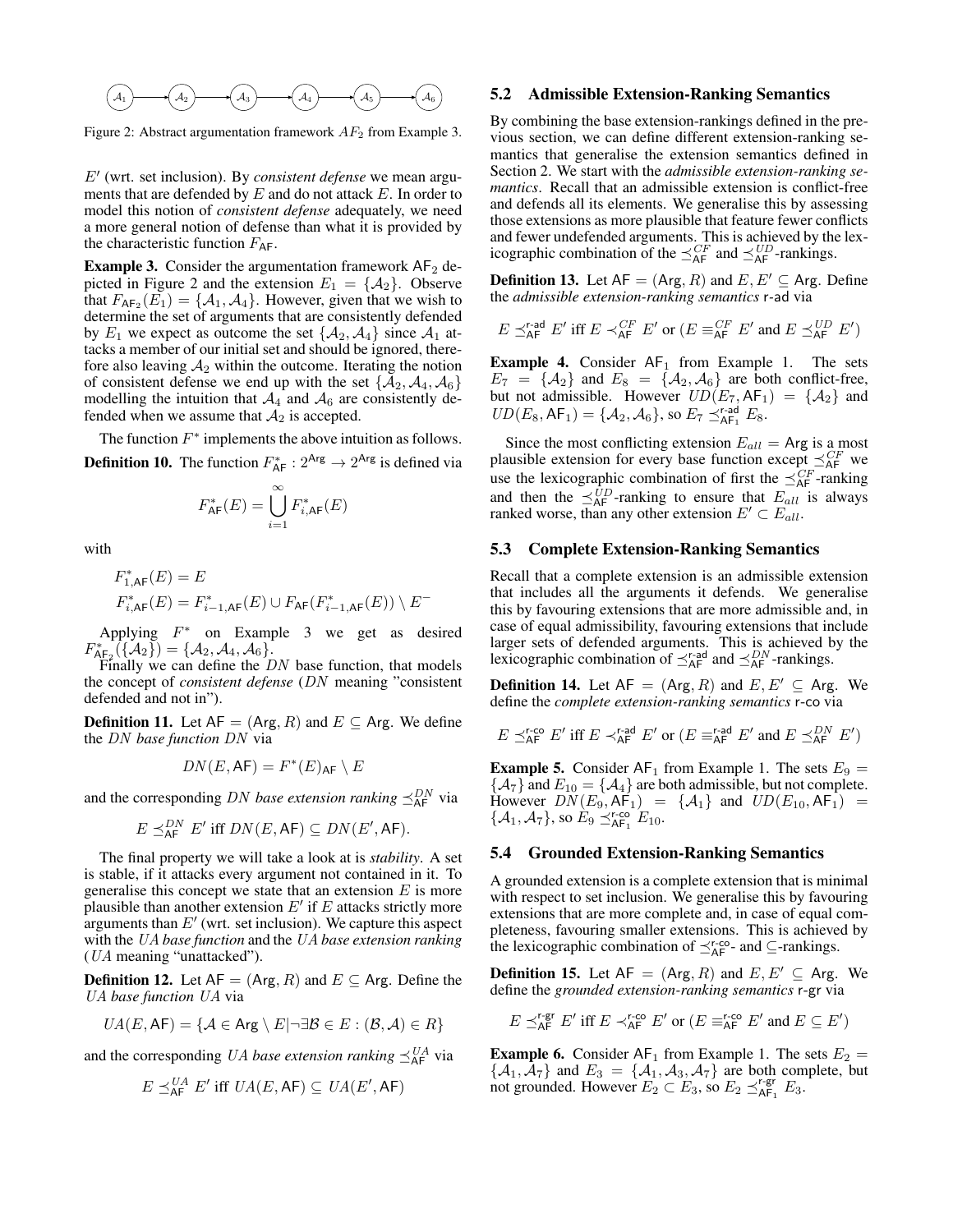#### 5.5 Preferred Extension-Ranking Semantics

Recall that a preferred extension is an admissible extension that is maximal with respect to set inclusion. Accordingly, the preferred extension-ranking semantics is based on favouring extensions that are more admissible and, in case of equal admissibility, favouring extensions that are larger with respect to set inclusion. This is achieved by the lexicographic combination of the  $\preceq^{\text{r-ad}}_{AF}$  and  $\supseteq$ -rankings.

**Definition 16.** Let  $AF = (Arg, R)$  and  $E, E' \subseteq Arg$ . We define the *preferred extension-ranking semantics* r-pr via

$$
E \preceq^{\text{r-pr}}_{\mathsf{AF}} E' \text{ iff } E \prec^{\text{r-ad}}_{\mathsf{AF}} E' \text{ or } (E \equiv^{\text{r-ad}}_{\mathsf{AF}} E' \text{ and } E' \subseteq E)
$$

**Example 7.** We continue Example [1.](#page-1-3) There, the sets  $E_1 =$  $\{\mathcal{A}_1\}$  and  $E_2 = \{\mathcal{A}_1, \mathcal{A}_7\}$  are both complete, but not preferred. However  $E_2 \subset E_1$ , so  $E_1 \preceq_{AF_1}^{r-pr} E_2$ .

#### <span id="page-4-1"></span>5.6 (Semi-)Stable Extension-Ranking Semantics

Recall that a stable extension is a conflict-free extension that attacks all arguments not included in the extension. We can define a corresponding extension-ranking semantics that favours extensions that are more conflict-free and, in case of equal conflict-freeness, favours extensions that are minimal with respect to the set of arguments not included in the extension and not attacked by the extension. This is achieved by the lexicographic combination of the  $\preceq^{\text{r-co}}_{AF}$  and  $\preceq^{\text{UA}}_{AF}$  rankings. However, the result is not st-sound, since not every argumentation framework has a stable extension. In fact, this extension-ranking semantics generalises the *semi-stable* semantics [\[Caminada](#page-6-12) *et al.*, 2012].

**Definition 17.** For  $AF = (Arg, R)$ , an extension  $E \subseteq Arg$  is a *semi-stable* extension if and only if E is a complete extension where  $E \cup E^+$  is maximal wrt. set inclusion.

**Definition 18.** Let  $AF = (Arg, R)$  and  $E, E' \subseteq Arg$ . We define the *semi-stable extension-ranking semantics* r-sst via

$$
E \preceq^{\text{r-sst}}_{\textsf{AF}} E' \text{ iff } E \prec^{\text{r-co}}_{\textsf{AF}} E' \text{ or } (E \equiv^{\text{r-co}}_{\textsf{AF}} E' \text{ and } E \preceq^{\textsf{UA}}_{\textsf{AF}} E')
$$

**Example 8.** Consider  $AF_1$  from Example [1.](#page-1-3) The sets  $E_2$  =  $\{A_1, A_7\}$  and  $E_4 = \{A_1, A_4, A_7\}$  are both complete, but not stable. However  $UA(E_2, AF_1) = \{A_3, A_4, A_5\}$  and  $UA(E_4, AF_1) = \{A_5\}$ , so  $E_4 \preceq_{AF_1}^{r\text{-sst}} E_2$ .

#### <span id="page-4-2"></span>5.7 Compliance to Principles

The following result summarises the compliance of our approaches with the principles defined in Section [4.](#page-1-2)

<span id="page-4-5"></span>**Theorem 1.** An extension-ranking semantics  $\tau \in \mathbb{R}$ {r-ad,r-co,r-gr,r-pr,r-sst} satisfies the respective principles as stated in Table [1.](#page-4-3)[6](#page-4-4)

We see that every extension-ranking semantics satisfies only  $\sigma$ -generalisation for the extension semantics they are based on. Hence these extension-ranking semantics do indeed generalise extension-based reasoning.

Another important result is that every extension-ranking semantics satisfies composition and decomposition. This results in the desirable property that combining two independent argumentation frameworks will not change the plausibility of any extension.

<span id="page-4-3"></span>

| Principles           | $r$ -ad | $r$ -co | r-gr | r-pr | r-sst |
|----------------------|---------|---------|------|------|-------|
| cf-generalisation    |         | X       | X    | X    | X     |
| ad-generalisation    |         | X       | X    | X    | X     |
| co-generalisation    | X       |         | X    | X    | X     |
| gr-generalisation    | X       | X       |      | X    | X     |
| pr-generalisation    | X       | X       | X    |      | X     |
| sst-generalisation   | X       | X       | X    | X    |       |
| composition          |         |         |      |      |       |
| decomposition        |         |         |      |      |       |
| weak reinstatement   |         |         |      |      |       |
| strong reinstatement |         |         |      |      |       |
| syntax independence  |         |         |      |      |       |

Table 1: Extension-ranking semantics analysed with respect to principles. X means that a extension-ranking semantics does not satisfy a principle and  $\sqrt{\ }$  means it does.

We see that all extension-ranking semantics defined above do satisfy the weak version of the reinstatement principle. Hence we can be sure that by adding a reasonable argument (i. e., an argument defended by the set such that its addition will not create new conflicts) we do not lower the plausibility of a set. Only the admissible extension-ranking semantics does not satisfy strong reinstatement. So strong reinstatement behaves similar as the reinstatement principle for extension semantics, as there also only the admissible semantics does not satisfy reinstatement (as extensions may be admissible that do not include all defended arguments).

**Example 9.** Consider the argumentation framework  $AF_3 =$  $\{\{A_1, A_2, A_3\}, \{(\mathcal{A}_1, \mathcal{A}_2), (\mathcal{A}_2, \mathcal{A}_3)\}\}\.$  The sets  $E_1 = \{\mathcal{A}_1\}$ and  $E_2 = \{A_1, A_3\}$  are both admissible. By applying the admissible extension-ranking semantics to both sets, we get  $E_1 \equiv_{\text{AF}_3}^{\text{rad}} E_2$ . However  $\mathcal{A}_3$  is the only suitable candidate to be reinstated for  $E_1$ . But  $E_1 \cup {\{\mathcal{A}_3\}}$   $\nless$   $\mathcal{A}_{AF_3}^{r\text{-ad}}$   $E_1$ , as they are equally plausible. So the admissible extension-ranking semantics does not satisfy strong reinstatement.

As every extension-ranking semantics defined as above never considers the names of the arguments, we see that all of them do satisfy syntax independence.

## <span id="page-4-0"></span>6 Projection on Argument Ranking

The approach of extension-ranking semantics can be also be used to define a ranking over arguments. The area of argument-ranking semantics has been researched over the last few years, see [\[Bonzon](#page-6-4) *et al.*, 2016] for an overview. Here arguments are ordered based on their acceptability (i. e., argument  $A_1$  is more acceptable than  $A_2$  in an argumentation framework AF,  $A_1 \leq_{AF} A_2$ ). We project an extension ranking to an argument ranking as follows:

<span id="page-4-6"></span>**Definition 19.** Let  $\tau$  be an extension-ranking semantics and  $AF = (Arg, R)$ . We define an argument ranking  $\trianglelefteq^{\tau}_{AF}$  via  $\mathcal{A}_1 \leq_{\mathsf{A}\mathsf{F}}^{\tau} \mathcal{A}_2$  iff there is a set E with  $\mathcal{A}_1 \in E$  s.t for all  $E'$  with  $\mathcal{A}_2 \in E'$  we have  $E \preceq_{\mathsf{AF}}^{\tau} E'$ .

In other words argument  $A_1$  is at least as acceptable as  $A_2$ , if there is a set containing  $A_1$ , which is at least as plausible as every set containing  $A_2$ , with respect to an extension-ranking semantics  $\tau$ .

<span id="page-4-4"></span><sup>&</sup>lt;sup>6</sup>The proof of Theorem [1](#page-4-5) can be found in an online appendix at [http://mthimm.de/misc/proofs](http://mthimm.de/misc/proofs_ijcai21_srthk.pdf)\_ijcai21\_srthk.pdf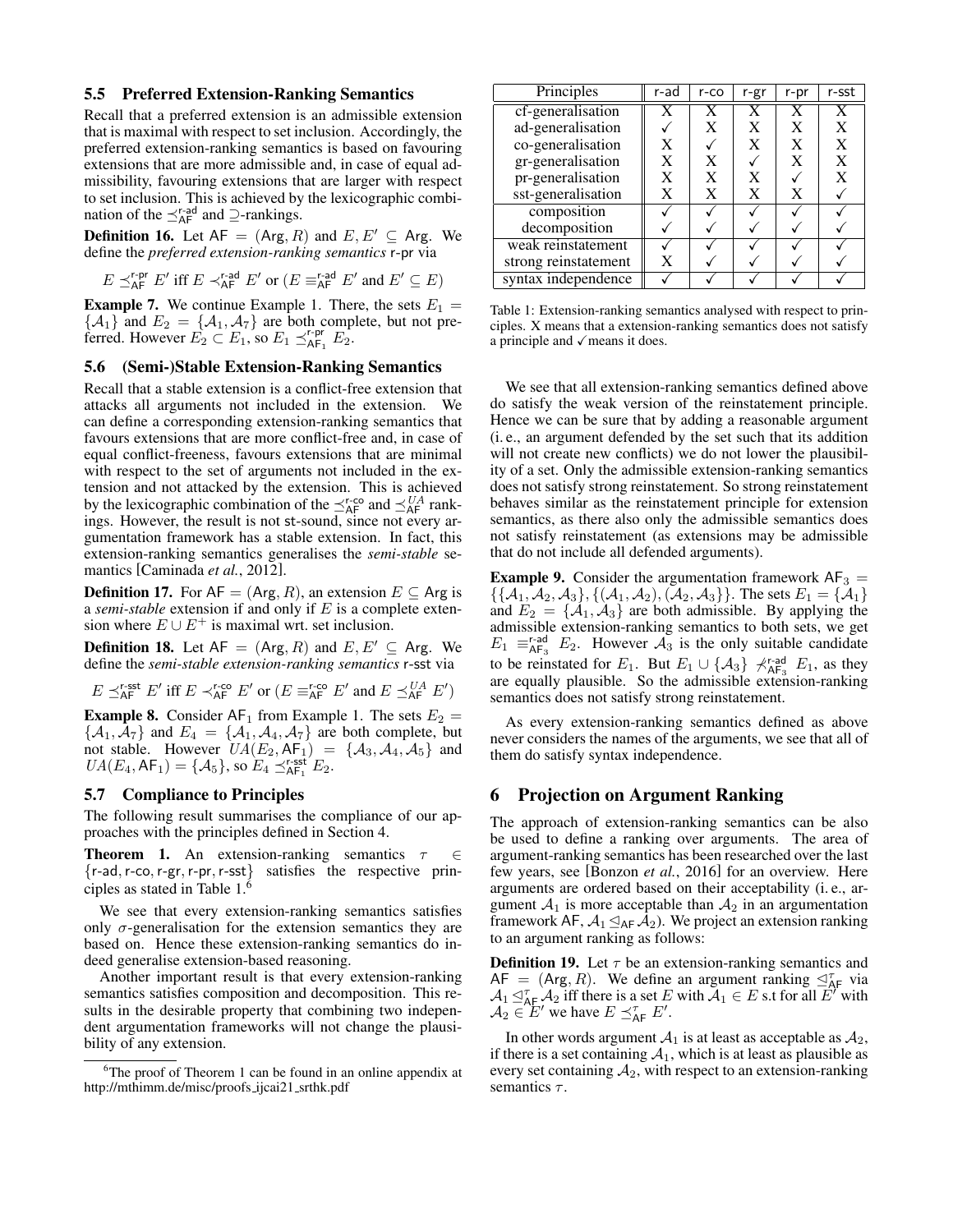Similar to the principles defined above, there exists a number of *rationality postulates* for argument-ranking semantics. Here, we will only recall three very simple ones, namely, *Abstraction*, *Independence* and *Self-contradiction*.

The postulate *abstraction* denotes, that names of arguments are not relevant for an argument-ranking.

**Abstraction** For every pair of AFs  $AF = (Arg, R)$ ,  $AF' =$  $(\text{Arg}', R')$  and for every isomorphism  $\gamma : AF \rightarrow AF'$ , for all  $A_1, A_2 \in \text{Arg}$ , we have  $A_1 \trianglelefteq_{\text{AF}} A_2$  iff  $\gamma(A_1) \trianglelefteq_{\text{AF}}$  $\gamma(\mathcal{A}_2).$ 

The *connected components* of AF are the set of maximal subgraphs AF' of AF, denoted by  $cc(AF)$ , such that for every pair  $\mathcal{A}_1, \mathcal{A}_2 \in AF'$  there is a path connecting them (while ignoring the direction of the edges). With *Independence* we state, that every connected component behaves independently from each other wrt. their rankings.

**Independence** For every AF such that  $AF' \in cc(AF)$ ,  $\mathcal{A}_1, \mathcal{A}_2 \in$  AF $', \mathcal{A}_1 \trianglelefteq_{\sf AF} \mathcal{A}_2$  iff  $\mathcal{A}_1 \trianglelefteq_{\sf AF} \mathcal{A}_2.$ 

*Self-contradiction* denotes that self-attacking arguments shall be ranked lower than any other argument.

Self-contradiction For every argumentation framework  $AF = (Arg, R)$  and for all  $A_1, A_2 \in Arg$  with  $(A_1, A_1) \notin R$  and  $(A_2, A_2) \in R$  then  $A_1 \preceq_{AF} A_2$ and  $A_2 \npreceq_{AF} A_1$ .

For any argument ranking defined by the transformation from Definition [19,](#page-4-6) using an extension-ranking semantics, which satisfies syntax independence, will satisfy abstraction since the names of the arguments are not important.

There is a connection between *decomposition* and *independence*, as both behave similar. This is because the restriction of a most plausible extension of an argumentation framework to a subgraph is also most plausible for that subgraph. Hence, an argument ranking constructed with the projection from Definition [19](#page-4-6) satisfies independence, if the underlying extension-ranking semantics satisfies decomposition.

An argument ranking defined with the projection from Definition [19](#page-4-6) satisfies *Self-contradiction* if the underlying extension-ranking semantics satisfies cf-soundness. This shows, that conflict-free extensions are always ranked higher, than not conflict-free sets. This implies that  $\{A_1\} \prec_{AF}^{CF} E'$ , if  $E'$  contains a self-attacking argument.

**Proposition 2.** Let  $\tau \in \{r$ -ad, r-co, r-gr, r-pr, r-sst} and  $AF = (Arg, R)$ . The argument ranking  $\mathcal{A}_{AF}^{\tau}$  satisfies *abstraction, independence* and *self-contradiction*.

# <span id="page-5-0"></span>7 Related Work

A number of works study methods to order arguments according to their (relative) degree of acceptability [\[Amgoud](#page-6-3) *et al.*, [2016;](#page-6-3) [Amgoud and Ben-Naim, 2013;](#page-6-2) [Bonzon](#page-6-4) *et al.*, 2016; [Grossi and Modgil, 2019\]](#page-6-6). In [Yun *et al.*[, 2018\]](#page-6-5), a framework is developed to determine a ranking over a set of extensions, on the basis of a ranking over arguments. In the previous section we dealt with the converse problem, i.e., determining a ranking over arguments based on a ranking over extensions.

Orderings over labellings of argumentation frameworks have been considered in [\[Arieli and Rienstra, 2014\]](#page-6-13), [\[Rien](#page-6-14)[stra, 2014\]](#page-6-14) and [\[Rienstra and Thimm, 2018\]](#page-6-15). The latter two works consider some general principles for such orderings, namely *conditional directionality* and *SCC stratification*, which are counterparts of the *directionality* and *SCC decomposability* principles used in abstract argumentation [\[Ba](#page-6-16)roni *et al.*[, 2011\]](#page-6-16). In future work we plan to study similar principles in the current extension-based setting as well.

The works [\[Bonzon](#page-6-17) *et al.*, 2018; [Konieczny](#page-6-18) *et al.*, 2015] also consider approaches to rank sets of arguments, but their focus is on providing a more fine-grained differentiation of sets that are extensions wrt. some semantics. In particular, [\[Konieczny](#page-6-18) *et al.*, 2015] use such rankings to select the best extensions out of the set of all extensions. They do this by, e. g., promoting those extensions where the members are also ranked high by some given argument ranking. Similarly, [\[Bonzon](#page-6-17) *et al.*, 2018] combines extension semantics with argument rankings in order to improve the argument ranking by the information provided by the extensions, and vice versa. So these approaches are somewhat complementary to our approach, since we focus on the problem of differentiating sets of arguments that are *not* extensions wrt. some semantics, cf. the property of  $\sigma$ -generalisation.

Several approaches to model belief change involve preorders over extensions or labellings of an argumentation framework [\[Booth](#page-6-7) *et al.*, 2013; [Coste-Marquis](#page-6-8) *et al.*, 2014; Diller *et al.*[, 2018\]](#page-6-9). Roughly speaking, given an argumentation framework AF and extension semantics  $\sigma$ , a pre-order  $\prec$  over sets of arguments of AF is used where the minimal sets are the  $\sigma$ -extensions of AF, and the result of revision is determined by the minimal sets of arguments that satisfy the new information. In future work we plan to study the extension-ranking semantics that we defined in this context as well, by studying relationships between principles satisfied by the extension-ranking semantics, and postulates satisfied by corresponding revision operators.

## <span id="page-5-1"></span>8 Conclusion

In this work we presented an approach to generalise the extension-based reasoning process in abstract argumentation. This approach allows us to make a more fine-grained distinction between sets, based on their "completeness" or "admissiblity". We also developed concrete approaches as well as a number of general principles to classify these approaches. In the end we bridge the gap between extension-ranking semantics and argument-ranking semantics, by describing relationships between these two concepts.

As for future work we plan to define more principles and also develop a number of extension-ranking approaches, which are not based on the admissible semantics, like *stage* semantics [\[Verheij, 1996\]](#page-6-19). Further we can combine the rankings not only by lexicographic combination rather use different preference aggregation methods. Another possibility is to not only differentiate non-σ-extension, but also σ-extensions. Also we want to tighten the bond between extension-ranking and argument-ranking, as these two concepts are closely related.

## Acknowledgments

The work reported here has been supported by the Deutsche Forschungsgemeinschaft (project numbers 375588274 and 423456621).